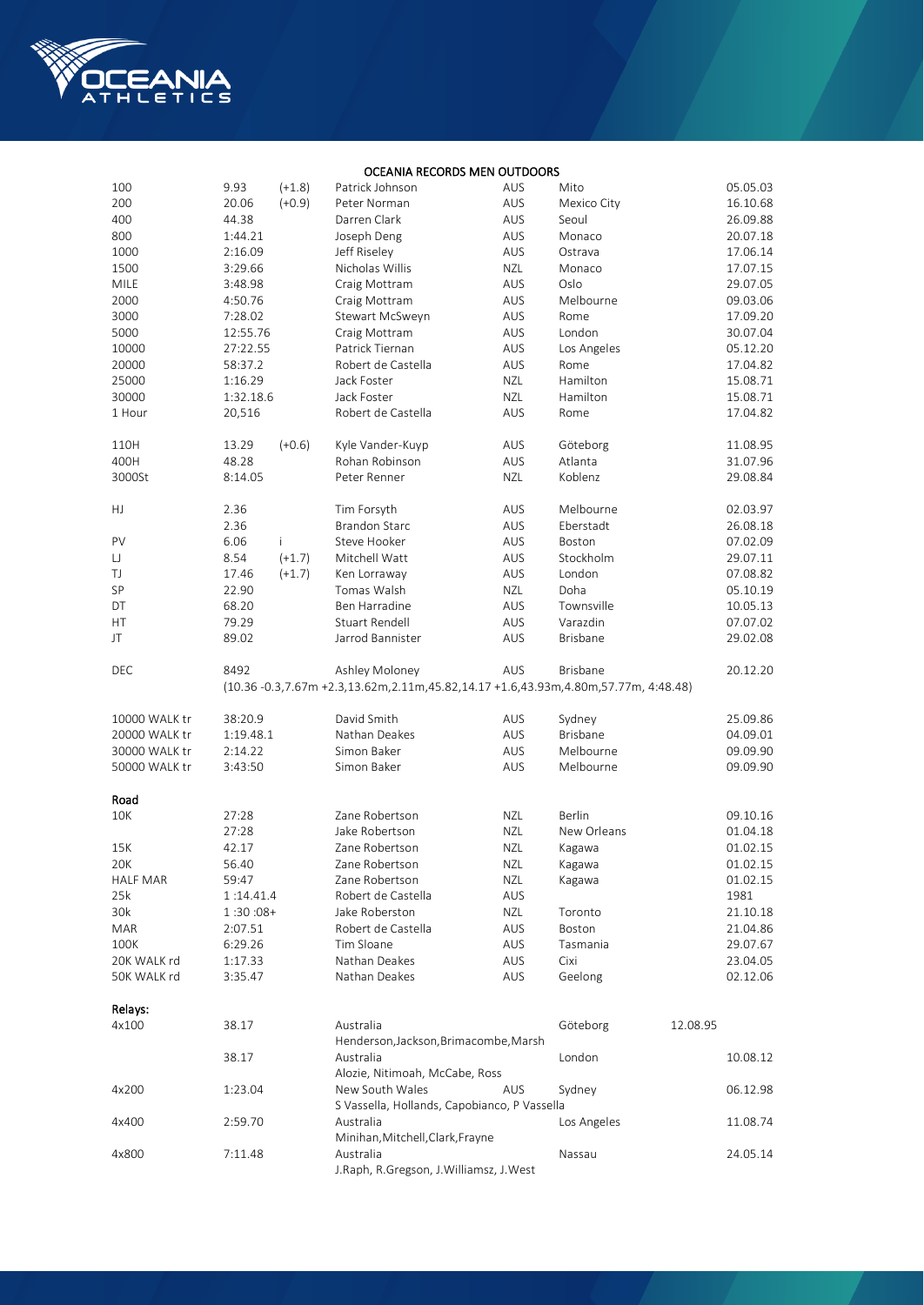

| 4x1500<br>Road Relay      | 14:46.04 | Australia<br>Not Claimed | <b>AUS</b><br>R Gregson, S Mcentee, C Birmingham, J Williamsz | Nassau          | 25.04.14 |
|---------------------------|----------|--------------------------|---------------------------------------------------------------|-----------------|----------|
| Best Outdoor Performance  |          |                          |                                                               |                 |          |
| PV                        | 6.05     | Dmitri Markov            | AUS.                                                          | <b>Edmonton</b> | 09.08.01 |
| Oceania Best Performance: |          |                          |                                                               |                 |          |
| 300 <sub>m</sub>          | 31.88    | Darren Clarke            | <b>AUS</b>                                                    | <b>Belfast</b>  | 30.06.86 |
| 600 <sub>m</sub>          |          | Not Claimed              |                                                               |                 |          |
| 200H                      | 22.85    | Kyle van der Kuyp        | <b>AUS</b>                                                    | Sydney          | 21.03.95 |
| 2000St                    | 5:24.06  | Peter Renner             | NZL.                                                          | Birmingham      | 19.07.86 |
| 5000 WALK tr              | 18:38.97 | Dane Bird-Smith          | <b>AUS</b>                                                    | Melbourne       | 05.03.16 |
| 5k Road                   | 13:20    | Craig Mottram            | <b>AUS</b>                                                    | Carlsbad        | 03.04.05 |
| 5k WALK rd                |          | Not Claimed              |                                                               |                 |          |
| 10K WALK rd               | 38:07    | David Smith              | <b>AUS</b>                                                    | Sydney          | 25.09.86 |
| 30K WALK rd               | 2:05.06  | Nathan Deakes            | AUS.                                                          | Hobart          | 27.08.06 |
|                           |          |                          |                                                               |                 |          |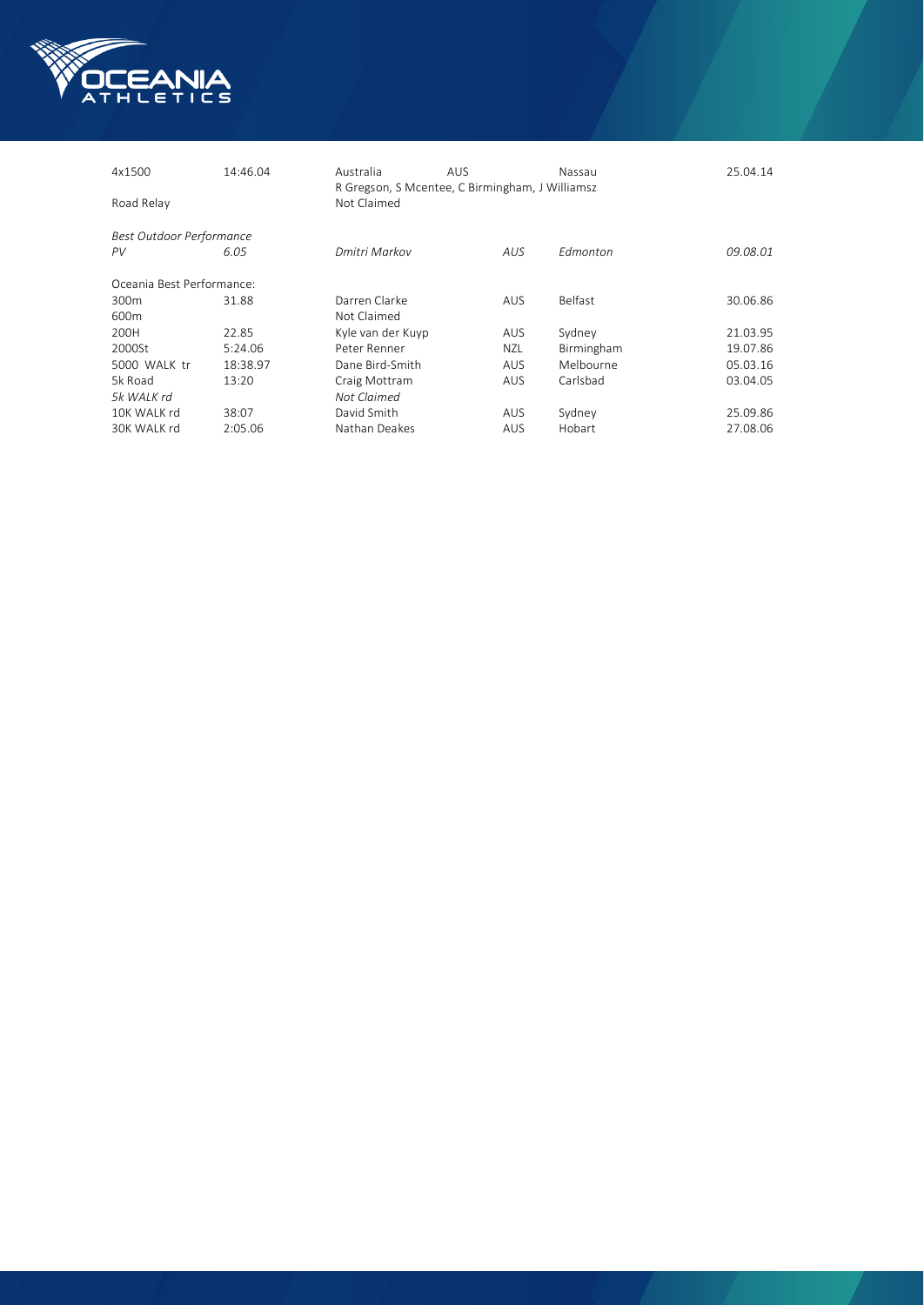

## OCEANIA RECORDS WOMEN OUTDOORS

| 100            | 11.11        | $(+1.9)$ | Melissa Breen                                   | AUS        | Canberra        | 09.02.14 |
|----------------|--------------|----------|-------------------------------------------------|------------|-----------------|----------|
| 200            | 22.23        | $(+0.8)$ | Melinda Gainsford-Taylor                        | AUS        | Stuttgart       | 13.07.97 |
| 400            | 48.63        |          | Cathy Freeman                                   | AUS        | Atlanta         | 29.07.96 |
| 800            | 1:58.25      |          | Toni Hodgkinson                                 | <b>NZL</b> | Atlanta         | 27.07.96 |
| 1000           | 2:37.28      |          | Angela Petty                                    | <b>NZL</b> | Inzai           | 15.08.15 |
| 1500           | 3:59.87      |          | Linden Hall                                     | AUS        | Box Hill        | 01.04.21 |
| Mile           | 4:21.40      |          | Linden Hall                                     | AUS        | London          | 22.07.18 |
| 2000           | 5:37.71      |          | Benita Johnson                                  | AUS        | Ostrava         | 12.06.03 |
| 3000           | 8:35.31      |          | Kimberly Smith                                  | NZL        | Monaco          | 25.07.07 |
| 5000           | 14:39.89 (i) |          | Kimberly Smith                                  | <b>NZL</b> | New York        | 27.02.09 |
| 10000          | 30:35.54     |          | Kimberley Smith                                 | <b>NZL</b> | Palo Alto       | 04.05.08 |
| 20000          |              |          | Not Claimed                                     |            |                 |          |
| 25000          |              |          | Not Claimed                                     |            |                 |          |
| 30000          |              |          | Not Claimed                                     |            |                 |          |
| 1 Hour         |              |          | Not Claimed                                     |            |                 |          |
|                |              |          |                                                 |            |                 |          |
| 100H           | 12.28        | $(+1.1)$ | Sally Pearson                                   | AUS        | Daegu           | 03.09.11 |
| 400H           | 53.17        |          | Debbie Flintoff-King                            | AUS        | Seoul           | 27.09.88 |
| 3000St         | 9:14.28      |          | Genevieve LaCaze                                | AUS        | Paris           | 27.08.16 |
|                |              |          |                                                 |            |                 |          |
| HJ             | 1.99         |          | Elanor Patterson                                | AUS        | Wellington      | 28.02.20 |
| PV             | 4.94         |          | Eliza McCartney                                 | <b>NZL</b> | Jockrim         | 17.07.18 |
| IJ             | 7.05         | $(+2.0)$ | <b>Brooke Stratton</b>                          | AUS        | Perth           | 12.03.16 |
| TJ             | 14.04        | $(+2.0)$ | Nicole Mladenis                                 | AUS        | Hobart          | 09.03.02 |
|                | 14.04        | $(+1.8)$ | Nicole Mladenis                                 | AUS        | Perth           | 07.12.03 |
| SP             | 21.24        |          | Valerie Adams                                   | <b>NZL</b> | Daegu           | 29.08.11 |
| DT             | 69.64        |          | Dani Stevens                                    | AUS        | London          | 13.08.17 |
| JT             | 68.92        |          | Kathryn Mitchell                                | AUS        | Gold Coast      | 11.02.18 |
| НT             | 73.55        |          | Julia Ratcliffe                                 | NZL        | Hawkes Bay      | 26.03.21 |
|                |              |          |                                                 |            |                 |          |
| HEPT           | 6695         |          | Jane Flemming                                   | AUS        | Auckland        | 28.01.90 |
|                |              |          | (13.21,1.82m,13.76m,23.62,6.57m,49.28m,2.12.53) |            |                 |          |
|                |              |          |                                                 |            |                 |          |
| 10000 WALK tr  | 41:57.22     |          | Kerry Saxby-Junna                               | AUS        | Seattle         | 24.07.90 |
| 20000 WALK tr  | 1:33.40.2    |          | Kerry Saxby-Junna                               | AUS        | <b>Brisbane</b> | 06.09.01 |
| 30000m Walk tr |              |          | Not Claimed                                     |            |                 |          |
| 50000m Walk tr |              |          | Not Claimed                                     |            |                 |          |
|                |              |          |                                                 |            |                 |          |
| Road:          |              |          |                                                 |            |                 |          |
| 10K            | 31:17        |          | Benita Willis                                   | AUS        | Manchester      | 21.05.06 |
| 15K            | 47:59+       |          | Kerryn McCann                                   | AUS        | Tokyo           | 10.01.00 |
| 20K            | 1:03.58      |          | Kim Smith                                       | NZL        | Philadelphia    | 18.09.11 |
| HALF-MAR       | 1:07.11      |          | Kim Smith                                       | NZL        | Philadelphia    | 18.09.11 |
| 25K            | $1:23.25+$   |          | Benita Willis                                   | AUS        | Chicago         | 22.10.06 |
| 30K            | 1:41.43      |          | Kim Smith                                       | <b>NZL</b> | London          | 25.04.10 |
| MAR            | 2:22.36      |          | Benita Willis                                   | AUS        | Chicago         | 22.01.06 |
| 100k           | 7:34.25      |          | Kirstin Bull                                    | AUS        | Los Alcazares   | 27.11.16 |
|                |              |          |                                                 |            |                 |          |
| 20K WALK rd    | 1:27.44      |          | Jane Saville                                    | AUS        | Naumburg        | 02.05.04 |
| 50K WALK rd    | 4:09.33      |          | Claire Tallent                                  | AUS        | Taicang         | 05.05.18 |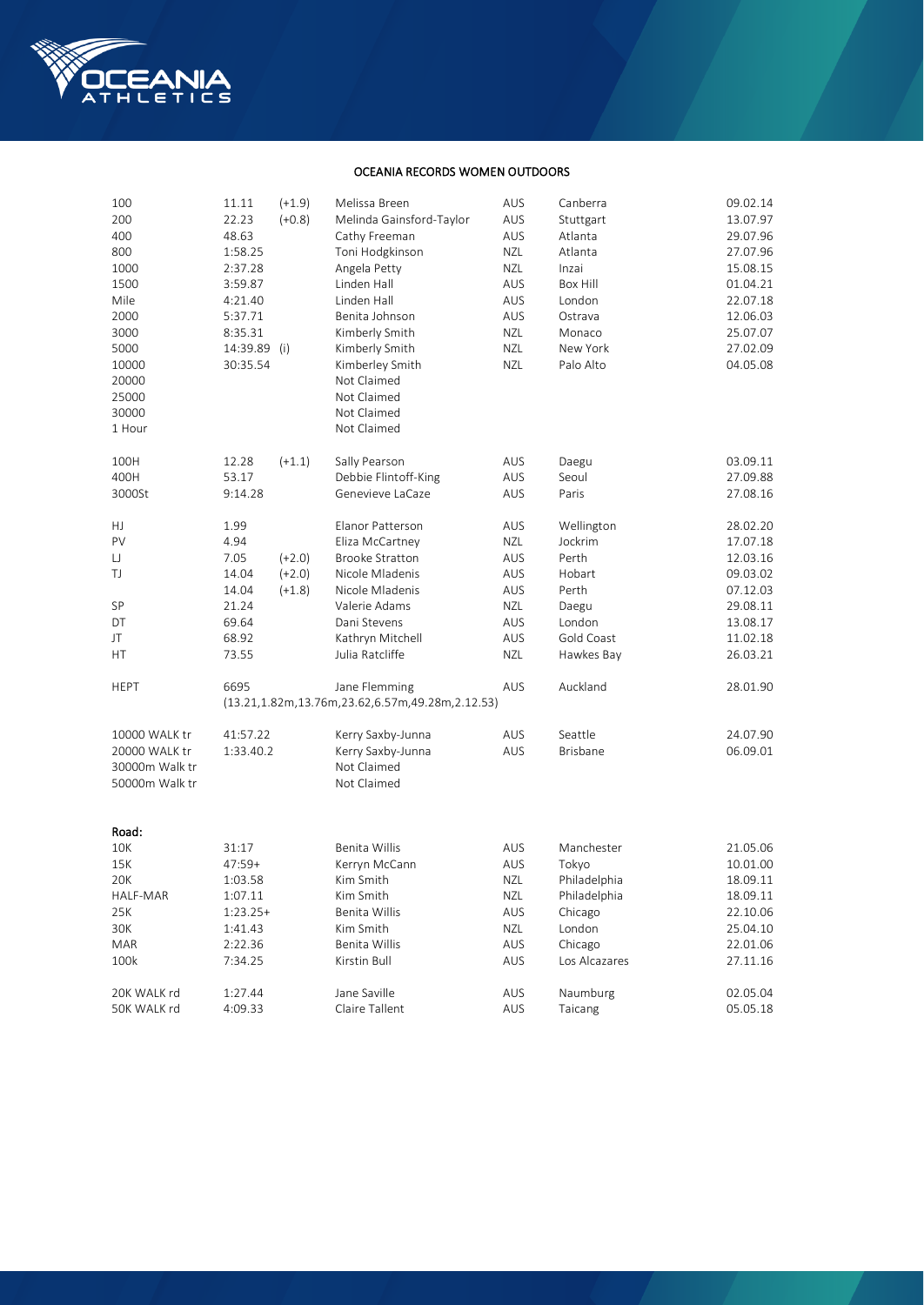

30km Walk rd Not Claimed

#### Relays:<br>4x100 4x100 42.99 Australia Pietersburg 18.03.00 Massey, Broadrick, Lambert, Gainsford-Taylor 4x400 3:23.81 Australia Sydney 30.09.00 Peris, Lewis, Gainsford-Taylor, Freeman 4x200 1:32.6 Australia Brisbane 25.01.76 Boyle, Jowett, Robertson, Wilson 4x800 8:13.26 Australia Nassau 25.05.14 McGowan, Buckman, Kajan, Duncan 4x1500 17:08.65 Australia 19 Australia 19 Nassau 24.05.14 Buckman, Delany, McGowan, Duncan Best Outdoor Performance: 5000 14:43.80 Jess Hull AUS Monaco 14.08.20 Oceania Best Performances: 300m 36.34 Jana Pittman AUS Newcastle 15.02.03 600m 1:25.79 Tamsyn Manou AUS Liege 05.07.12 200H 25.79 Lauren Wells AUS Canberra 21.01.17 2000St 6:16.86 Genevieve LaCaze AUS Berlin 06.09.15 DEC 5927 Meagan Rentsch AUS<br>1990 WALK tr 20:03.0 Kerry Saxby-Junna AUS 5000 WALK tr 20:03.0 Kerry Saxby-Junna AUS Sydney 11.02.96 5k Road 14:59 Benita Willis AUS London 01.09.02 10K WALK rd 41:29.71 Kerry Saxby-Junna AUS Canberra 27.08.88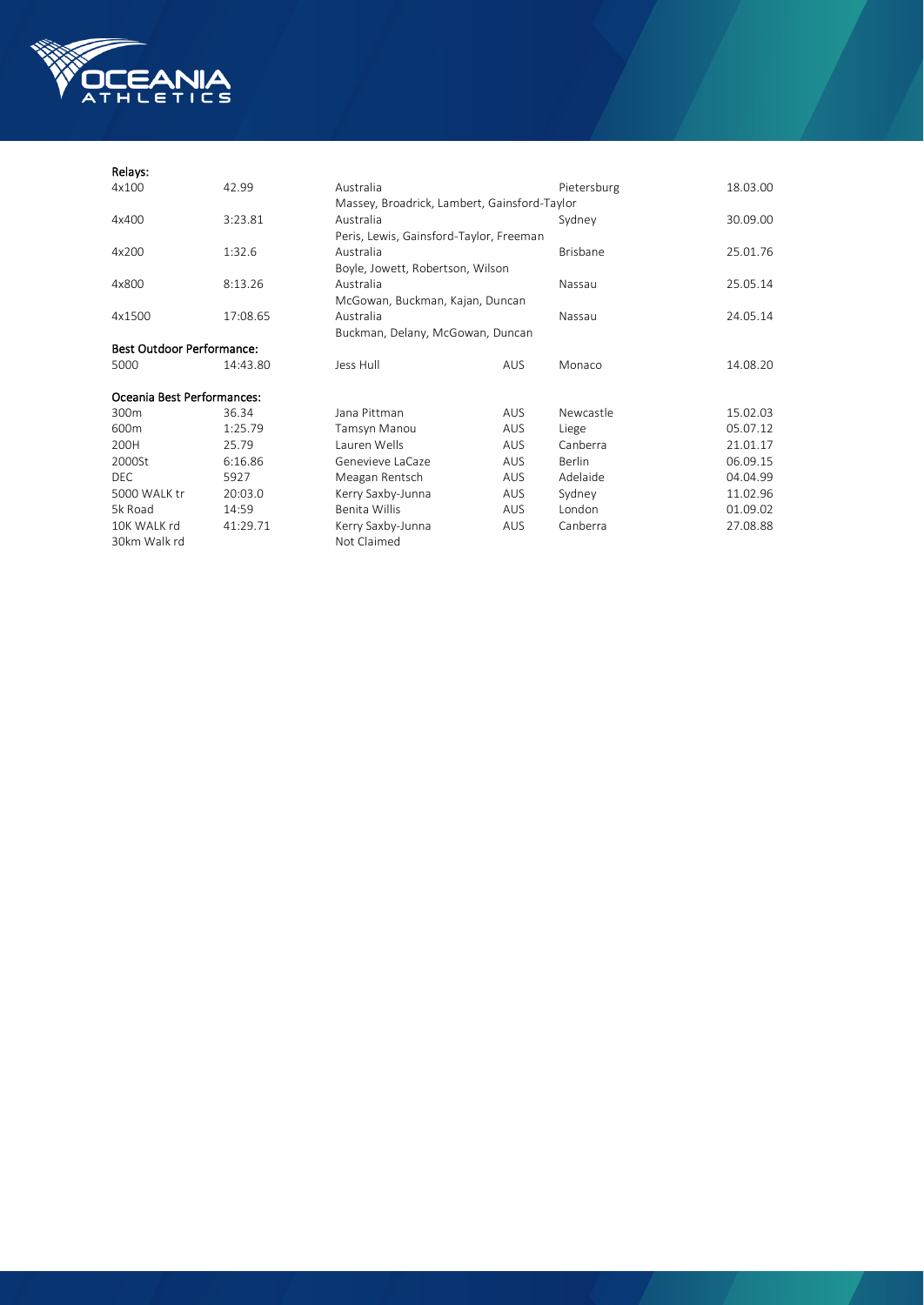

## OCEANIA RECORDS MEN INDOORS

| 50                         | 6.03        |     | Isaac Yaya                                                  |     | PYF        | Nice                | 20.12.03 |
|----------------------------|-------------|-----|-------------------------------------------------------------|-----|------------|---------------------|----------|
|                            | 5.8         | (H) | Ian Campbell                                                |     | AUS        | Daly City           | 18.02.78 |
| 60                         | 6.52        |     | Matt Shirvington                                            |     | AUS        | Maebashi            | 07.03.99 |
|                            | 6.52        |     | Matt Shirvington                                            |     | AUS        | Maebashi            | 07.03.99 |
| 200                        | 20.71       |     | Damien Marsh                                                |     | AUS        | Toronto             | 13.03.93 |
| 400                        | 45.44       |     | Steve Solomon                                               |     | AUS        | Clemson             | 23.02.18 |
| 800                        | 1:45.59     |     | Charlie Hunter                                              |     | AUS        | Birmingham          | 13.02.21 |
| 1000                       | 2:19.60     |     | Ryan Foster                                                 |     | AUS        | University Park, Pa | 16.01.10 |
| 1500                       | 3:32.35     |     | Oli Hoare                                                   |     | AUS        | New York            | 13.02.21 |
| Mile                       | 3:51.06     |     | Nick Willis                                                 |     | <b>NZL</b> | New York            | 20.02.16 |
| 3000                       | 7:34.50     |     | Craig Mottram                                               |     | AUS        | Roxbury Crossing    | 27.01.08 |
| 5000                       | 13:27.61    |     | Matt Baxter                                                 |     | <b>NZL</b> | Boston              | 24.01.20 |
| 50H                        | 7.09        |     | Joseph Rodan                                                |     | FIJ        | Los Angeles         | 20.01.01 |
| 60H                        | 7.73        |     | Kyle Vander-Kuyp                                            |     | AUS        | Barcelona           | 11.03.95 |
|                            | 7.73        |     | Kyle Vander-Kuyp                                            |     | AUS        | Barcelona           | 12.03.95 |
|                            | 7.73        |     | Kyle Vander-Kuyp                                            |     | AUS        | Paris               | 07.03.97 |
| 4x200                      | 1:33.25     |     | <b>Australian Masters</b><br>Farlow, Little, McMahon, Stone |     | AUS        | Torun               | 25.03.17 |
| 4x400                      | 3:08.49     |     | Australia                                                   |     | AUS        | Seville             | 08.03.91 |
|                            |             |     | R Robinson, C Perry, P Greene, M Garner                     |     |            |                     |          |
| 4x800                      | Not Claimed |     |                                                             |     |            |                     |          |
|                            |             |     |                                                             |     |            |                     |          |
| HJ                         | 2.33        |     | Tim Forsyth                                                 |     | AUS        | Balingen            | 16.02.97 |
| PV                         | 6.06        |     | Steve Hooker                                                |     | AUS        | <b>Boston</b>       | 07.02.09 |
| IJ                         | 8.25        |     | Fabrice Lapierre                                            |     | AUS        | Portland            | 20.03.16 |
| TJ                         | 17.20       |     | Andrew Murphy                                               |     | AUS        | Lisbon              | 09.03.01 |
| SP                         | 22.31       |     | Tomas Walsh                                                 |     | NZL        | Birmingham          | 03.03.18 |
|                            |             |     |                                                             |     |            |                     |          |
| Hep                        | 5949        |     | Gary Haasbroek                                              |     | AUS        | Houston             | 25.01.19 |
|                            |             |     | $(7.02, 7.65, 11.52, 2.03, 8.14, 5.10, 2:46.15)$            |     |            |                     |          |
|                            |             |     |                                                             |     |            |                     |          |
| <b>5000 WALK</b>           | 18:52.20    |     | Dave Smith                                                  |     | AUS        | Indianapolis        | 08.03.87 |
| Oversize Track:            |             |     |                                                             |     |            |                     |          |
| 5000                       | 13:26.56    |     | Rod Dixon                                                   | NZL | Houston    |                     | 16.02.80 |
| Oceania Best Performances: |             |     |                                                             |     |            |                     |          |
| 300                        |             |     | Not Claimed                                                 |     |            |                     |          |
| 500                        | 1:01.44     |     | Steven Solomon                                              |     | AUS        | University Park, PA | 01.01.14 |
| 600                        | 1:17.47     |     | Steven Solomon                                              |     | AUS        | Ann Arbor, MI       | 03.02.18 |
| 2000                       | 5:03.8      |     | John Walker                                                 |     | NZL        | Louisville          | 07.02.81 |
| WT                         | 22.25       |     | Simon Wardhaugh                                             |     | AUS        | Nampa, ID           | 06.12.08 |
| 3000 WALK                  | 11:17.65    |     | Quentin Rew                                                 |     | <b>NZL</b> | Sheffield           | 05.01.14 |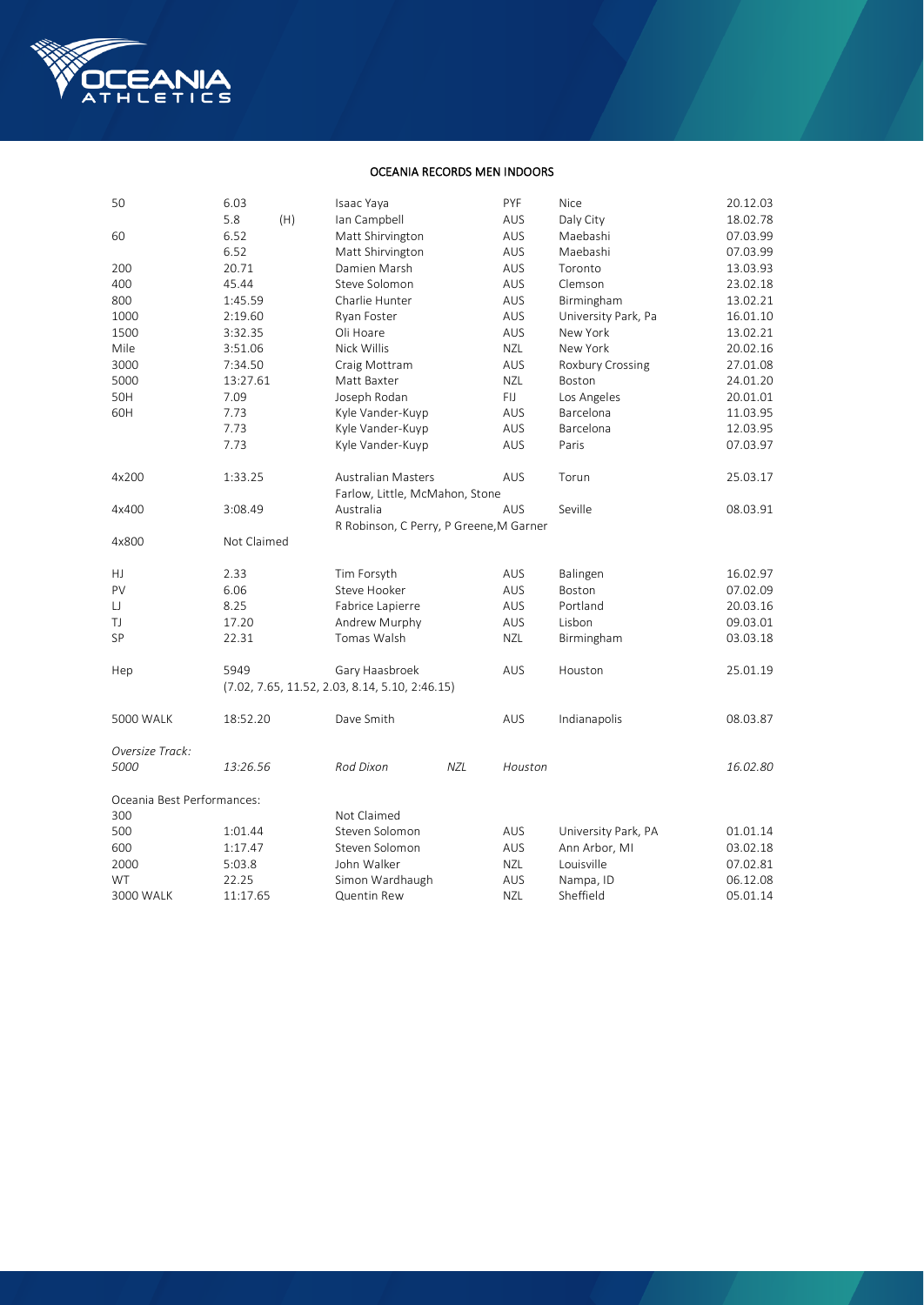

## OCEANIA RECORDS WOMEN INDOORS

| 50                         | 7.17       | Eleanor Cooney-Hunt                     | AUS        | Geneva       | 28.01.75 |
|----------------------------|------------|-----------------------------------------|------------|--------------|----------|
| 50                         | 6.3<br>(H) | Pam Kilborn                             | AUS        | Toronto      | 29.01.65 |
| 60                         | 7.30       | Sally Pearson                           | AUS        | Boston       | 07.02.09 |
| 200                        | 22.64      | Melinda Gainsford                       | AUS        | Barcelona    | 10.03.95 |
|                            | 22.64      | Melinda Gainsford                       | AUS        | Barcelona    | 11.03.95 |
| 400                        | 52.17      | Maree Holland                           | AUS        | Budapest     | 04.03.89 |
| 800                        | 2:00.36    | Toni Hodgkinson                         | AUS        | Paris        | 09.03.97 |
| 1000                       | 2:36.96    | Toni Hodgkinson                         | <b>NZL</b> | Boston (RC)  | 06.02.80 |
| 1500                       | 4:04.14    | Jess Hull                               | AUS        | Boston       | 25.01.20 |
| Mile                       | 4:24.14    | Kimberley Smith                         | <b>NZL</b> | Boston       | 09.02.08 |
| 3000                       | 8:38.14    | Kimberley Smith                         | <b>NZL</b> | Boston (RC)  | 27.01.07 |
| 5000                       | 14:39.89   | Kimberley Smith                         | NZL        | New York     | 27.02.09 |
| 50H                        |            | Not Claimed                             |            |              |          |
| 60H                        | 7.73       | Sally Pearson                           | AUS        | Istanbul     | 10.03.12 |
| 4x200                      | 1:42.34    | Australia                               | AUS        | Pocatello    | 18.02.17 |
|                            |            | C Mucci, J Andrew, Boyle, M Cairns      |            |              |          |
| 4x400                      | 3:26.87    | Australia                               | AUS        | Maebashi     | 07.03.90 |
|                            |            | Andrews, T Van Heer, T Lewis, C Freeman |            |              |          |
| 4x800                      |            | Not Claimed                             |            |              |          |
| HJ                         | 1.97       | Alison Inverarity                       | AUS        | Toronto      | 12.03.93 |
| PV                         | 4.75       | Eliza McCartney                         | <b>NZL</b> | Birmingham   | 03.03.18 |
| IJ                         | 6.81       | Nicole Boegman                          | AUS        | Seville      | 09.03.91 |
| TJ                         | 13.31      | Nicole Mladenis                         | AUS        | Budapest     | 05.03.04 |
| SP                         | 20.98      | Valerie Adams                           | <b>NZL</b> | Zurich       | 28.08.13 |
| Pentathlon                 | 4490       | Jane Jamieson                           | AUS        | Maebashi     | 05.03.99 |
|                            |            | (8.66, 1.83, 13.94, 6.08, 2:19.64)      |            |              |          |
| 5000 Walk                  |            | Not Claimed                             |            |              |          |
| Oceania Best Performances: |            |                                         |            |              |          |
| 300                        | 38.73      | Caitlin Sargent                         | AUS        | Blacksburg   | 25.01.13 |
| 500                        |            | Not Claimed                             |            |              |          |
| 600                        | 1:25.84    | Erics Sigmont                           | AUS        | Joplin       | 25.01.13 |
| 2000                       | 5:51.29    | Kay Gooch                               | <b>NZL</b> | Indianapolis | 12.03.94 |
| WT                         | 22.40      | Lisa Misipeka                           | ASA        | New York     | 05.02.99 |
| 3000 Walk                  | 11:53.82   | Kerry Saxby                             | AUS        | Toronto      | 13.03.93 |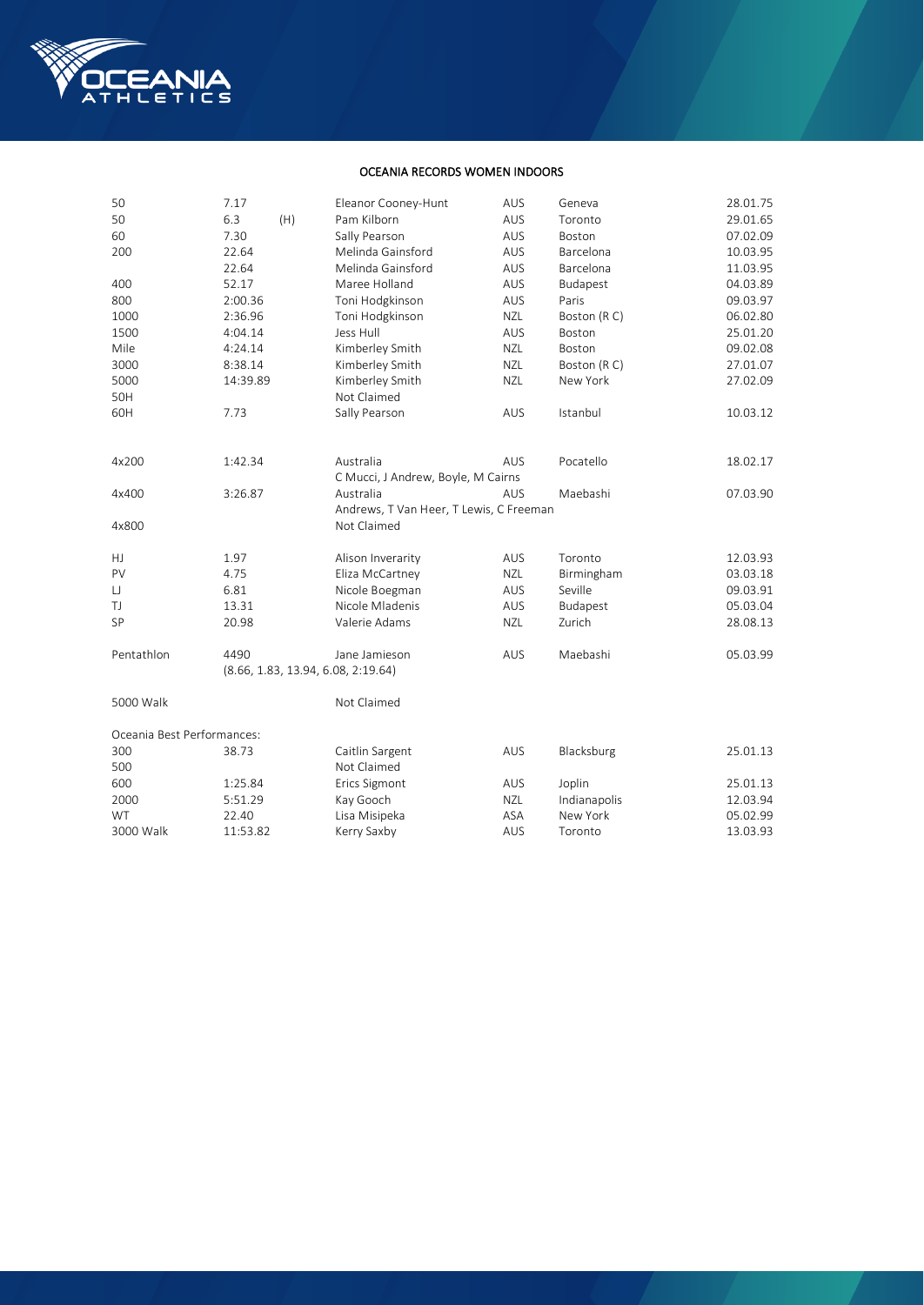

## OCEANIA RECORDS U20 MEN

| 100                |                           | 10.15     | $(+1.5)$         | Nicholas Doran                                                                       | AUS        | Jamsa           | 01.07.18 |
|--------------------|---------------------------|-----------|------------------|--------------------------------------------------------------------------------------|------------|-----------------|----------|
| 200                |                           | 20.48     | $(+0.5)$         | Fred Martin                                                                          | AUS        | <b>Brisbane</b> | 03.02.85 |
| 400                |                           | 44.75     |                  | Darren Clark                                                                         | AUS        | Los Angeles     | 08.08.84 |
| 800                |                           | 1:45.91   |                  | Paul Byrne                                                                           | AUS        | Lindau          | 28.07.95 |
| 1000               |                           | 2:20.5    |                  | Paul Byrne                                                                           | AUS        | Melbourne       | 06.01.94 |
| 1500               |                           | 3:37.24   |                  | Ryan Gregson                                                                         | AUS        | Sydney          | 28.02.09 |
| Mile               |                           | 3:56.87   |                  | Michael Hillardt                                                                     | AUS        | Berlin          | 08.08.80 |
| 2000               |                           | 5:09.40   |                  | Matthew Ramsden                                                                      | AUS        | Perth           | 15.06.16 |
| 3000               |                           | 7:57.45   |                  | Ryan Gregson                                                                         | AUS        | Christchurch    | 13.03.09 |
| 5000               |                           | 13:25.63  |                  | Mizan Mehari                                                                         | AUS        | Hechtel         | 07.08.99 |
| 10000              |                           | 28:50.4   |                  | Robert de Castella                                                                   | AUS        | Melbourne       | 16.12.76 |
| 110H               | (107cm)                   | 13.76     | $\left( \right)$ | Don Wright                                                                           | AUS        | Pocatello       | 19.05.78 |
|                    | (99cm)                    | 13.27     | $(-1.0)$         | Nicholas Hough                                                                       | AUS        | Barcelona       | 12.07.12 |
| 400H               |                           | 49.73     |                  | Rohan Robinson                                                                       | AUS        | Plovdiv         | 10.08.90 |
| 3000St             |                           | 8:40.62   |                  | Glen Stojanovic                                                                      | AUS        | Seoul           | 20.09.92 |
| 4x100              |                           | 39.34     |                  | Australia                                                                            | AUS        | Barcelona       | 13.07.12 |
|                    |                           |           |                  | Jaworski, Donovan, Hough, Bertacco                                                   |            |                 |          |
| 4x400              |                           | 3:04.74   |                  | Australia                                                                            | <b>AUS</b> | Annecy          | 02.08.98 |
|                    |                           |           |                  | McFarlane, Batman, Thom, Vincent                                                     |            |                 |          |
| HJ                 |                           | 2.36      |                  | Tim Forsyth                                                                          | AUS        | Melbourne       | 02.03.97 |
|                    |                           |           |                  |                                                                                      |            |                 |          |
| PV                 |                           | 5.70      |                  | Kurtis Marschall                                                                     | AUS        | Mannheim        | 26.06.16 |
| IJ                 |                           | 8.12      | $(+1.1)$         | Christopher Noffke                                                                   | AUS        | Nuoro           | 11.07.07 |
| TJ                 |                           | 16.51     | $(+1.1)$         | Henry Frayne                                                                         | AUS        | Melbourne       | 05.03.09 |
| SP                 | (7.26kg)                  | 20.38     |                  | Jacko Gill                                                                           | <b>NZL</b> | North Shore     | 03.12.11 |
|                    | (6.00kg)                  | 23.00     |                  | Jacko Gill                                                                           | <b>NZL</b> | North Shore     | 18.08.13 |
| DT                 | (2.00kg)                  | 63.25     |                  | Connor Bell                                                                          | NZL        | Hastings        | 25.01.20 |
|                    | (1.75kg)                  | 67.40     |                  | Connor Bell                                                                          | NZL        | Christchurch    | 07.03.20 |
| НT                 | (7.26kg)                  | 70.52     |                  | Matthew Denny                                                                        | AUS        | Halle           | 17.05.15 |
|                    | (6.00kg)                  | 80.48     |                  | Matthew Denny                                                                        | AUS        | Townsville      | 25.09.15 |
| JT                 |                           | 79.60     |                  | Gavin Lovegrove                                                                      | NZL        | Wellington      | 08.03.87 |
| DEC                | (Snr Spec) 8103           |           |                  | Ashley Moloney                                                                       | AUS        | Townsville      | 26.06.19 |
|                    |                           |           |                  | (10.59 +1.0, 7.52 +1.0, 13.48, 1.92, 46.75, 14.29 +1.2, 42.36, 5.00, 54.38, 4:53.73) |            |                 |          |
|                    | (U20 Spec) 8190           |           |                  | Ashley Moloney                                                                       | AUS        | Tampere         | 11.07.18 |
|                    |                           |           |                  | (10.51, 7.06, 12.83, 2.10, 46.86, 14.13, 47.39, 4.60, 53.67, 4:42.65)                |            |                 |          |
| 10000 WALK tr      |                           | 40:49.72  |                  | Declan Tingay                                                                        | AUS        | Tampere         | 14.07.18 |
| <b>Road Events</b> |                           |           |                  |                                                                                      |            |                 |          |
| <b>10K</b>         |                           |           |                  |                                                                                      |            |                 |          |
| 10K WALKrd         |                           | 40:54     |                  | Adam Rutter                                                                          | AUS        | Sydney          | 26.06.04 |
|                    |                           |           |                  |                                                                                      |            |                 |          |
|                    | Oceania Best Performance: |           |                  |                                                                                      |            |                 |          |
| 300                |                           |           |                  | Not Claimed                                                                          |            |                 |          |
| 600                |                           |           |                  | Not Claimed                                                                          |            |                 |          |
| 200H               |                           | 24.00     |                  | Peter Bate                                                                           | AUS        | Melbourne       | 14.12.95 |
|                    |                           | 23.2(H)   |                  | Peter Balthes                                                                        | AUS        | Brisbane        | 09.02.63 |
| 2000St             |                           | 5:31.80   |                  | Michael Inwood                                                                       | AUS        | Adelaide        | 11.12.83 |
| 20000              |                           | 1:10.03.8 |                  | Max Little                                                                           | AUS        | Melbourne       | 05.10.68 |
| 25000              |                           | 1:19.56.4 |                  | Joshua Harris                                                                        | AUS        | Hobart          | 31.07.16 |
| 30000              |                           | 1:36.39.7 |                  | Joshua Harris                                                                        | AUS        | Hobart          | 31.07.16 |
| 1 Hour             |                           | 18,678    |                  | Tony Bart                                                                            | AUS        | Adelaide        | 29.08.73 |
| 4x200              |                           | 1:25.48   |                  | <b>NSW</b>                                                                           | AUS        | Sydney          | 04.12.83 |
| 4x800              |                           | 7:39.5    |                  | Australia                                                                            | AUS        | Sydney          | 29.11.81 |
|                    |                           |           |                  | Earl, Ozolins, Trinca, Wheeler                                                       |            |                 |          |
| 4x1500             |                           | 15:45.09  |                  | Australia                                                                            | AUS        | Melbourne       | 28.03.92 |
|                    |                           |           |                  | Bowden, Gibly, Sly, Unthank                                                          |            |                 |          |
|                    |                           |           |                  | Champion, Kearney, Mace, Theodore                                                    |            |                 |          |
| 5000 WALK tr       |                           | 19:38.22  |                  | Troy Sundstrom                                                                       | AUS        | Sydney          | 19.02.00 |
| 20000 WALK tr      |                           | 1:36.39.7 |                  | Michael Harvey                                                                       | AUS        | Melbourne       | 27.06.81 |
| 5K Walk rd         |                           |           |                  |                                                                                      |            |                 |          |
| 20K WALKrd         |                           | 1:24.46   |                  | Adam Rutter                                                                          | AUS        | Sydney          | 06.03.05 |
|                    |                           |           |                  |                                                                                      |            |                 |          |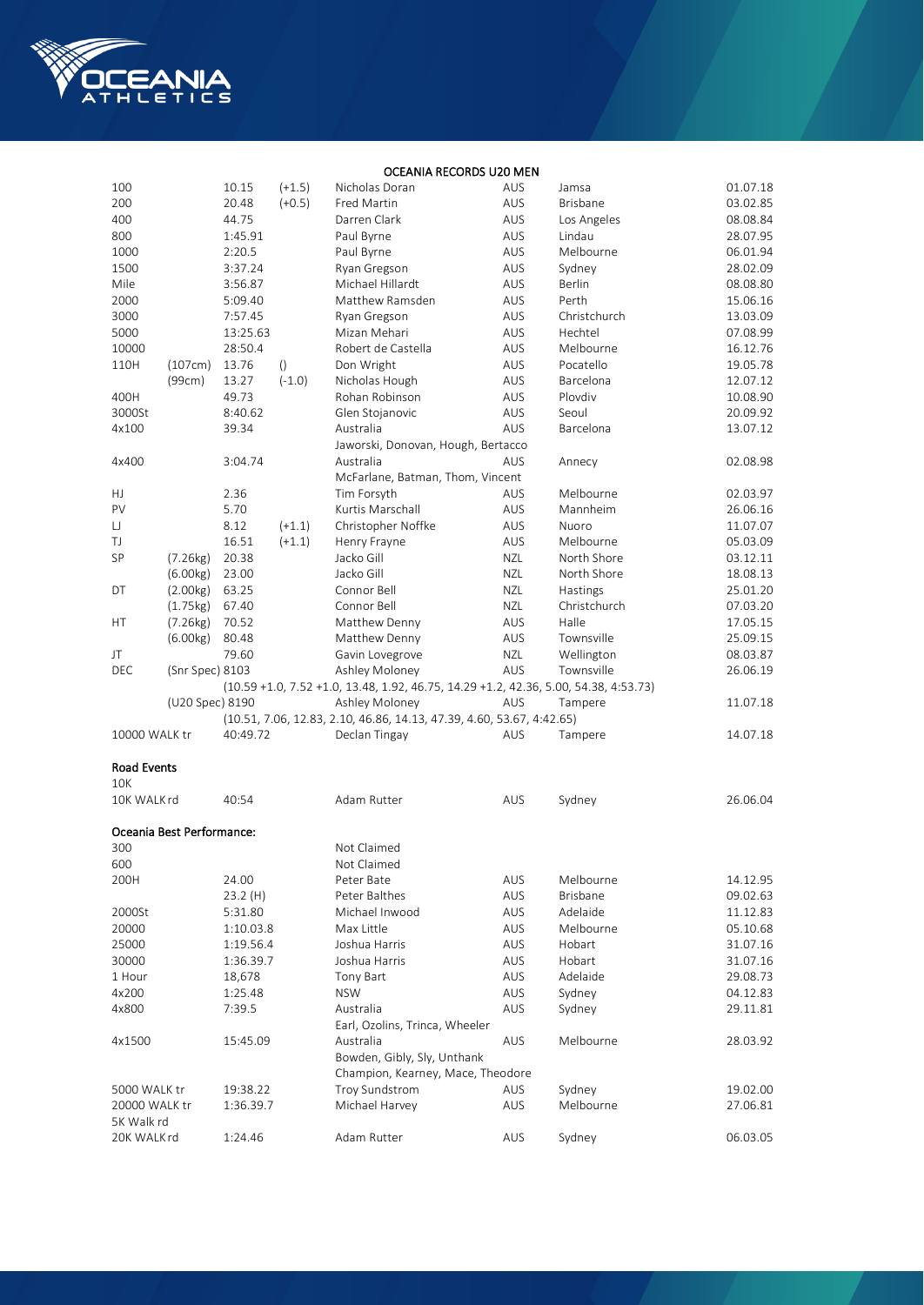

## OCEANIA RECORDS U20 WOMEN

| 100                                              | 11.20    | $(+1.2)$ | Raelene Boyle                                                         | AUS        | Mexico City      | 15.10.68             |
|--------------------------------------------------|----------|----------|-----------------------------------------------------------------------|------------|------------------|----------------------|
| 200                                              | 22.74    | $(+2.0)$ | Raelene Boyle                                                         | AUS        | Mexico City      | 18.10.68             |
| 400                                              | 51.14    |          | Cathy Freeman                                                         | <b>AUS</b> | Birmingham       | 28.06.92             |
| 800                                              | 2:00.81  |          | Keely Small                                                           | <b>AUS</b> | Gold Coast       | 12.04.18             |
| 1000                                             | 2:39.4   |          | Susie Power                                                           | AUS        | Melbourne        | 07.01.93             |
| 1500                                             | 4:06.77  |          | Georgie Clarke                                                        | AUS        | Hobart           | 30.01.00             |
| Mile                                             | 4:32.73  |          | Susan Power                                                           | AUS        | Melbourne        | 17.12.92             |
| 2000                                             | 5:50.47  |          | Susan Power                                                           | AUS        | Sheffield        | 04.09.94             |
| 3000                                             | 8:56.93  |          | Susan Power                                                           | AUS        | Lisbon           | 22.07.94             |
| 5000                                             | 15:43.68 |          | Donna Gould                                                           | AUS        | Eugene           | 21.07.84             |
| 10000                                            | 34:28.46 |          | Katie Swords                                                          | <b>AUS</b> | Knoxville        | 02.06.96             |
| 100H                                             | 13.01    | $(+0.4)$ | Sally McLennan                                                        | AUS        | Brisbane         | 26.11.05             |
| 400H                                             | 55.20    |          | Jana Pittman                                                          | AUS        | Pietersberg      | 18.03.00             |
| 3000St                                           | 9:30.70  |          | Melissa Rollison                                                      | AUS        | Brisbane         | 04.09.01             |
| 4x100                                            | 44.78    |          | Australia                                                             | AUS        | Tampere          | 14.07.18             |
|                                                  |          |          | Owusu-Afriyia, Edwards, Johnson, Gross                                |            |                  |                      |
| 4x400                                            | 3:30.38  |          | Australia                                                             | AUS        | Plovdiv          | 12.08.90             |
|                                                  |          |          | Scamps, Poetschka, Hanigan, Andrews                                   |            |                  |                      |
| HJ                                               | 1.96     |          | Eleanor Patterson                                                     | <b>AUS</b> | Sydney           | 15.03.15             |
| PV                                               | 4.64     |          | Eliza McCartney                                                       | NZL        | Auckland         | 19.12.15             |
| IJ                                               | 6.60     | ()       | Lyn Tillett                                                           | AUS        | Munich           | 23.08.72             |
|                                                  | 6.60     | $(+1.1)$ | <b>Brooke Stratton</b>                                                | AUS        | Mannheim         | 03.07.11             |
| TJ                                               | 13.36    | (0.0)    | Linda Allen                                                           | AUS        | Gold Coast       | 08.07.06             |
| SP                                               | 18.93    |          | Valerie Adams                                                         | NZL        | Osaka            | 10.05.03             |
| DT                                               | 60.63    |          | Danni Samuels                                                         | AUS        | Beijing          | 20.08.06             |
| JT                                               | 57.60    |          | Mackenzie Little                                                      | AUS        | Melbourne        | 04.04.14             |
| HT.                                              | 67.00    |          | Julia Ratcliffe                                                       | <b>NZL</b> | Barcelona        | 14.07.12             |
|                                                  | 5915     |          | Celeste Mucci                                                         | AUS        | Gold Coast       |                      |
| <b>HEPT</b>                                      |          |          |                                                                       |            |                  | 13.04.18             |
| 10000 WALK tr                                    | 43:20.65 |          | $(13.19 + 0.6, 1.75, 12.22, 24.59 - 0.4, 6.10 - 0.5, 43.03, 2.29.73)$ |            |                  |                      |
|                                                  |          |          | Katie Hayward                                                         | AUS        | Sydney           | 05.04.19             |
| Road:                                            |          |          |                                                                       |            |                  |                      |
| <b>10K</b>                                       |          |          | Not Claimed                                                           |            |                  |                      |
| 10km Walk rd                                     |          |          | Natalie Saville                                                       |            | Melbourne        |                      |
|                                                  | 45.10.0  |          |                                                                       | <b>AUS</b> |                  | 27.02.97             |
| NB: The following marks were set in mixed races: |          |          |                                                                       |            |                  |                      |
| 3000                                             | 8:44.1   |          | Donna Gould                                                           | AUS        |                  | 13.07.84             |
| 5000                                             | 15:18.6  |          | Eloise Poppett                                                        | AUS        | Eugene<br>Sydney |                      |
|                                                  |          |          | Donna Gould                                                           | AUS        | Adelaide         | 16.10.99<br>18.12.65 |
| 10000                                            | 34:15.0  |          |                                                                       |            |                  |                      |
|                                                  |          |          |                                                                       |            |                  |                      |
| Oceania Best Performance                         |          |          |                                                                       |            |                  |                      |
| 300                                              |          |          | Not Claimed                                                           |            |                  |                      |
| 600                                              |          |          | Not Claimed                                                           |            |                  |                      |
| 20000                                            |          |          | Not Claimed                                                           |            |                  |                      |
| 25000                                            |          |          | Not Claimed                                                           |            |                  |                      |
|                                                  |          |          |                                                                       |            |                  |                      |
| 30000                                            |          |          | Not Claimed                                                           |            |                  |                      |
| 1 Hour                                           |          |          | Not Claimed                                                           |            |                  |                      |
| 200H<br>2000St                                   |          |          | Not Claimed                                                           |            |                  |                      |
|                                                  |          |          |                                                                       |            |                  |                      |
|                                                  | 6:25.77  |          | Melissa Rollison                                                      | AUS        | Sydney           | 01.05.00             |
| 4x200                                            | 1:38.41  |          | <b>NSW</b>                                                            | AUS        | Sydney           | 09.12.07             |
|                                                  |          |          | Gardiner, Bannister, Turner, Morton                                   |            |                  |                      |
| 4x800                                            | 8:48.5   |          | Australia                                                             | AUS        | <b>Brisbane</b>  | 19.12.89             |
|                                                  |          |          | Dawson, Lonsdale, Stephens, van Gorp                                  |            |                  |                      |
| 4x1500                                           | 18:20.98 |          | Australia                                                             | AUS        | Sydney           | 24.11.90             |
|                                                  |          |          | Beckhaus, Fien, Walsham, Wilson                                       |            |                  |                      |
| 5km WALK rd                                      | 21:44.6  |          | Natalie Saville                                                       | AUS        | Sydney           | 06.01.96             |
| 20km Walk rd                                     | 1:29.25  |          | Katie Hayward                                                         | AUS        | Adelaide         | 10.02.2019           |
| 5000 WALK tr                                     | 21:34.23 |          | Natalie Saville                                                       | AUS        | Melbourne        | 01.03.97             |
| 20000 WALK tr                                    | 1:59.49  |          | Angela Cousins                                                        | AUS        | Melbourne        | 06.08.95             |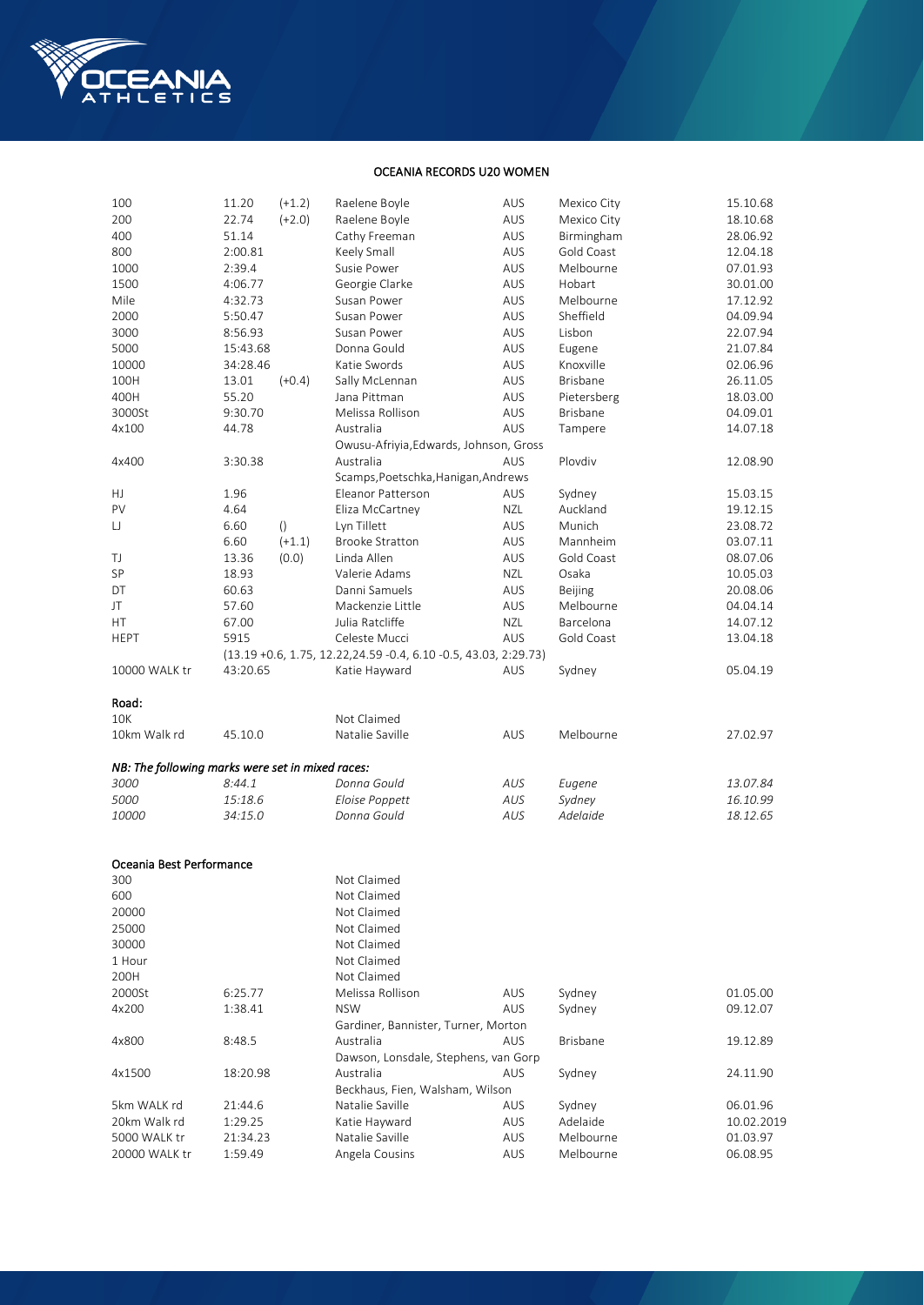

# **OCEANIA INDOOR RECORDS**

**U20 MEN**

| 50                    |          |                  |                      |                       |                                              |            |                   |                      |            |
|-----------------------|----------|------------------|----------------------|-----------------------|----------------------------------------------|------------|-------------------|----------------------|------------|
| 60                    | 6.93     |                  | Joshua Billington    |                       | <b>NZL</b>                                   | 150496     | Staten Island, NY |                      | 05.12.15   |
| 200                   | 21.71    |                  | Joshua Billington    |                       | <b>NZL</b>                                   | 150496     | Staten Island, NY |                      | 05.12.15   |
| 400                   | 47.20    |                  | Paul Greene          |                       | <b>AUS</b>                                   | 091272     | Seville           |                      | 09.03.91   |
| 500                   | 1:07.40  |                  | <b>Thomas Corel</b>  |                       | <b>AUS</b>                                   | 99         |                   | West Long Branch, NJ | 30.11.18   |
| 600                   | 1:24.44  |                  | Darius Moulton       |                       | <b>AUS</b>                                   | 150594     |                   | West Long Branch, NJ | 07.12.13   |
| 800                   | 1:50.89  |                  | Jonas Aranda         |                       | <b>AUS</b>                                   | 280195     | Cambridge, MA     |                      | 14.02.15   |
| 1000                  | 2:26.68  |                  | Rorey Hunter         |                       | <b>AUS</b>                                   | 020293     | Bloomington, IN   |                      | 07.12.12   |
| 1500                  | 3:44.80  |                  | <b>Chartt Miller</b> |                       | <b>AUS</b>                                   | 070595     | Boston, MA        |                      | 08.02.14   |
| Mile<br>2000          | 4:00.99  |                  | <b>Chartt Miller</b> |                       | <b>AUS</b>                                   | 070595     | Boston, MA        |                      | 08.02.14   |
| 3000                  | 7:57.72  |                  | <b>Chartt Miller</b> |                       | <b>AUS</b>                                   | 070595     | Boston, MA        |                      | 15.02.14   |
| 5000                  | 15:22.46 |                  | <b>Matthew Prest</b> |                       | <b>NZL</b>                                   | 210597     | Kingston, RI      |                      | 20.02.16   |
| 60H(99cm)7.48         |          |                  | Sasha Zhoya          |                       | <b>AUS</b>                                   | 250602     | Lievin            |                      | 24.02.19   |
| 60H(1.06)7.96         |          |                  | Chris Douglas        |                       | AUS                                          | 100296     | Geneva, OH        |                      | 26/7.02.16 |
| HJ                    | 2.28     |                  | Tim Forsyth          |                       | <b>AUS</b>                                   | 170873     | Seville           |                      | 28.02.91   |
|                       | 2.28     |                  | Tim Forsyth          |                       | AUS                                          | 170873     | Seville           |                      | 10.03.91   |
| PV                    | 5.32     |                  | Sacha Zhoya          |                       | <b>AUS</b>                                   | 250602     | Lievin            |                      | 23.02.19   |
| IJ                    | 7.59     |                  | Ken Lorraway         |                       | <b>AUS</b>                                   | 060256     |                   |                      | 08.02.75   |
| TJ                    | 15.38    |                  | John Delamere        |                       | <b>NZL</b>                                   | 121251     |                   |                      | . .70      |
| SP(6Kg)               | 21.43    |                  | Jacko Gill           |                       | <b>NZL</b>                                   | 201294     | Sätra             |                      | 20.04.13   |
| (7.25Kg)              | 17.50    |                  |                      | Alexander Kolesnikoff | <b>AUS</b>                                   | 300900     | Cambridge, MA     |                      | 01.12.19   |
| <b>WT</b>             | 16.22    |                  | Mitchell Cooper      |                       | AUS                                          | 020695     | New York          |                      | 07.02.14   |
| <b>HEPTATHLON</b>     |          | 4903<br>21.02.17 |                      | <b>Ben Collerton</b>  |                                              | <b>NZL</b> | 220498            | Birmingham, AL       |            |
|                       |          |                  |                      |                       | 7.35, 6.45, 10.82, 1.94, 8.67, 3.90, 2:50.44 |            |                   |                      |            |
| 3000W<br>3000W        |          |                  |                      |                       |                                              |            |                   |                      |            |
| <b>Oversize Track</b> |          |                  |                      |                       |                                              |            |                   |                      |            |
|                       |          |                  |                      |                       |                                              |            |                   |                      |            |
| 800                   |          | 1:52.11          |                      | <b>Riley Kelly</b>    |                                              | <b>AUS</b> | 140398            | Seattle, WA          |            |
|                       | 25.02.97 |                  |                      |                       |                                              |            |                   |                      |            |
| Mile                  |          | 4:05.61          |                      | Jordan Hewitt         |                                              | <b>AUS</b> | 140297            | Ames, IA             |            |
|                       | 12.02.18 |                  |                      |                       |                                              |            |                   |                      |            |

3000 7:55.20 Morgan McDonald AUS 230496 Ames, IA

14.02.95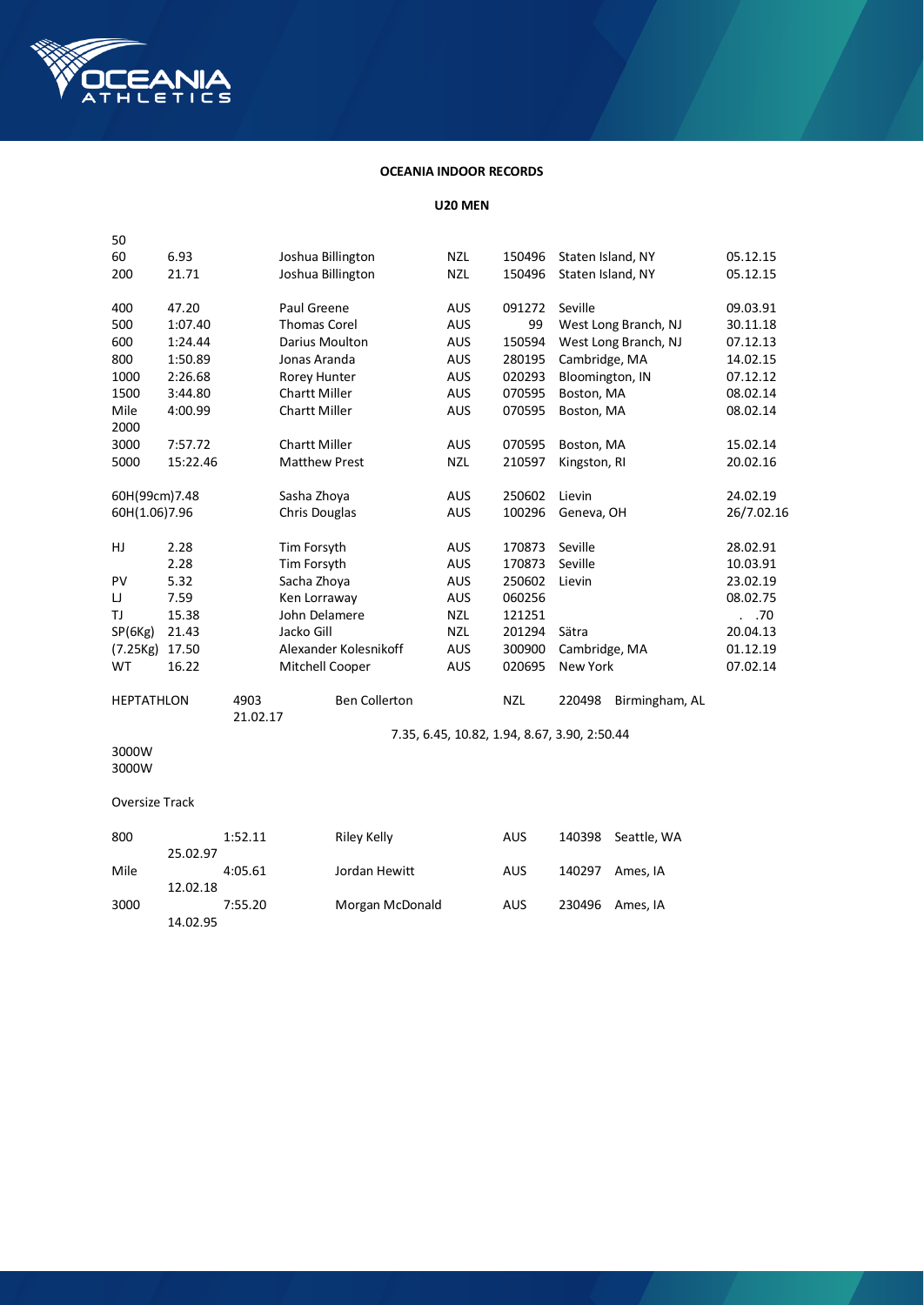

## **OCEANIA INDOOR RECORDS**

#### **U20 WOMEN**

| 50             |          |      |                       |                                  |            |                         |            |
|----------------|----------|------|-----------------------|----------------------------------|------------|-------------------------|------------|
| 60             | 7.39     |      | Celeste Mucci         | AUS                              | 110899     | Pocatello               | 18.01.17   |
| 200            | 23.74    |      | Lauren Hewitt         | <b>AUS</b>                       | 251178     | Paris                   | 07.03.97   |
| 300            | 42.19    |      | <b>Grace Victor</b>   | <b>AUS</b>                       | 140397     | Pullman                 | 6/9.12.16  |
| 400            | 57.74    |      | Katherine Camp        | <b>NZL</b>                       | 060292     | Fayetteville            | 11/2.02.11 |
| 500            | 1:29.15  |      | Naomi Blaz            | <b>GUM</b>                       | 140195     | Findlay, OH             | 17.01.14   |
| 600            | 1:34.92  |      | <b>Grace Victor</b>   | AUS                              | 140397     | Pullman                 | 6/9.12.16  |
| 800            | 2:08.52y |      | Christine McMiken     | <b>NZL</b>                       | 190763     | Kansas City             | 24.01.81   |
| 1000           | 2:54.89  |      | Emma Ferguson         | <b>AUS</b>                       | 110100     | Clemson, SC             | 11.01.19   |
| 1500           | 4:13.21  |      | Georgie Clarke        | <b>AUS</b>                       | 170684     | Lisbon                  | 10.03.01   |
| Mile           | 4:38.80  |      | Olivia 'Lilli' Burdon | <b>NZL</b>                       | 260197     | New York, NY            | 27.01.17   |
| 2000           |          |      |                       |                                  |            |                         |            |
| 3000           | 9:24.70  |      | Clare O'Brien         | <b>AUS</b>                       | 130199     | Albuquerque             | 24.02.17   |
| 5000           | 16:23.66 |      | Clare O'Brien         | AUS                              | 130199     | College Station, TX     | 09.03.18   |
|                |          |      |                       |                                  |            |                         |            |
| 60H            | 8.26     |      | Celeste Mucci         | <b>AUS</b>                       | 110899     | Pocatello, ID           | 17.0217    |
|                |          |      |                       |                                  |            |                         |            |
| HJ             | 1.91     |      | Gai Kapernick         | AUS                              | 200970     | <b>Budapest</b>         | 05.03.89   |
| PV             | 4.30     |      | Elizaveta Parnova     | <b>AUS</b>                       | 090594     | Perth                   | 25.05.12   |
| IJ             | 6.04     |      | Tay-Leiha Clark       | <b>AUS</b>                       | 080298     | Albuquerque, NM         | 10.02.17   |
| TJ             | 12.63    |      | Tay-Leiha Clark       | <b>AUS</b>                       | 080298     | Albuquerque, NM         | 11.02.17   |
| SP             | 15.34    |      | Nu'uausala Tuilefano  | ASA                              | 290100     | Pittsburg, KS           | 8/9.02.19  |
| WT             | 19.59    |      | Julia Ratcliffe       | <b>NZL</b>                       | 140793     | Princeton, NJ           | 09.12.12   |
| PENTATHLON     |          | 3615 | Kajsa Souter          |                                  | AUS        | 271100<br>Princeton, NJ |            |
|                | 30.01.19 |      |                       |                                  |            |                         |            |
|                |          |      |                       | 8.90, 1.55, 10.37, 5,45, 2:24.30 |            |                         |            |
| 3000 W         | 14:14.21 |      | Amanda Gorst          | <b>NZL</b>                       | 050687     | Boone, NC               | 09.02.06   |
|                |          |      |                       |                                  |            |                         |            |
| Oversize Track |          |      |                       |                                  |            |                         |            |
| 400            | 57.63    |      | Jordyn Blake          | <b>NZL</b>                       | 050600     | Allendale, MI           | 09.02.19   |
| 1000           | 2:46.14  |      | Olivia 'Lilli' Burdon | <b>NZL</b>                       | 260198     | Seattle, WA             | 14.01.17   |
| Mile           | 3:36.98  |      | Olivia 'Lilli' Burdon | <b>NZL</b>                       | 260198     | Seattle, WA             | 11.02.17   |
| 2000           | 6:37.01  |      | Clare O'Brien         | AUS                              | 130199     | Seattle, WA             | 27.01.98   |
| 3000           | 9:09.01  |      | Clare O'Brien         | <b>AUS</b>                       | 130199     | Seattle, WA             | 11.02.17   |
| 5000           | 15:42.60 |      | Clare O'Brien         | <b>AUS</b>                       | 130199     | Seattle, WA             | 10.02.18   |
| PENTATHLON     |          | 3860 |                       | Melissa-Maree Farrington         | <b>AUS</b> | 280595<br>Geneva, OH    |            |
|                | 28.02.14 |      |                       |                                  |            |                         |            |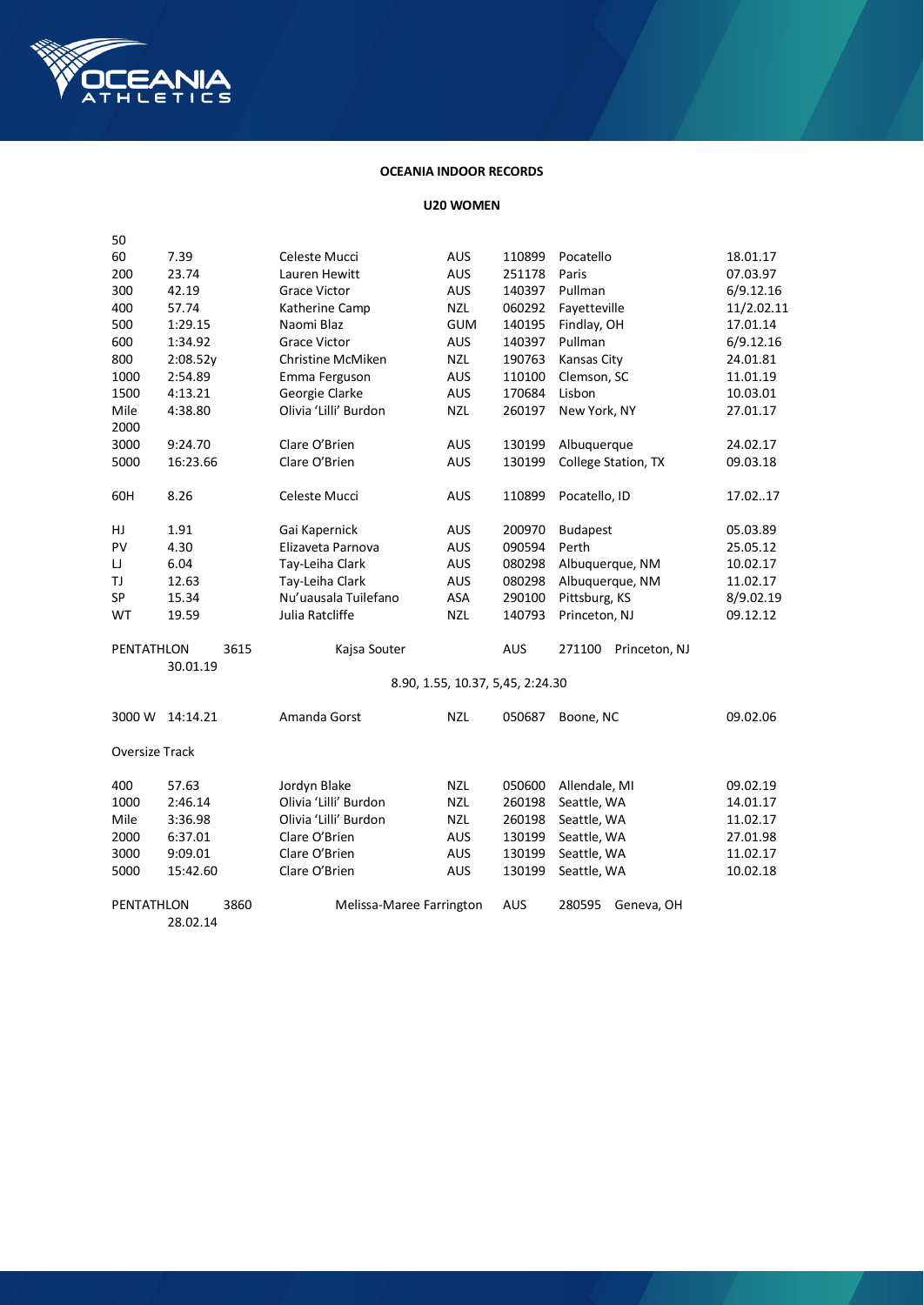

## OCEANIA BEST PERFORMANCES U18 MEN

| 100           |        | 10.38    |     | Jack Hale                            | AUS        | Perth            | 11.12.15 |
|---------------|--------|----------|-----|--------------------------------------|------------|------------------|----------|
| 200           |        | 20.90    |     | Darren Clark                         | AUS        | Sydney           | 06.11.82 |
|               |        | 20.90    |     | Paul Greene                          | AUS        | Saga             | 19.08.89 |
|               |        | 20.90    |     | Zane Branco                          | <b>AUS</b> | Townsville       | 24.09.17 |
| 400           |        | 45.96    |     | Paul Greene                          | AUS        | Saga             | 19.08.89 |
| 800           |        | 1:47.24  |     | Paul Byrne                           | AUS        | Canberra         | 11.12.93 |
| 1000          |        | 2:23.1   |     | Michael Power                        | AUS        | Melbourne        | 07.01.93 |
| 1500          |        | 3:43.84  |     | Ryan Gregson                         | AUS        | Sydney           | 01.12.07 |
| 2000          |        | 5:15.5   |     | Mark Arens                           | <b>AUS</b> | Adelaide         | 23.03.62 |
| 3000          |        | 8:01.26  |     | Ryan Gregson                         | AUS        | Sydney           | 10.11.07 |
| 5000          |        | 14:07.92 |     | Sam Clifford                         | AUS        | Box Hill         | 14.11.19 |
|               |        |          |     |                                      |            |                  |          |
| 2000St        | (84cm) |          |     |                                      |            |                  |          |
| 2000St        | (91cm) | 5:43.73  |     | Aaron Hunt                           | AUS        | Sydney           | 05.12.88 |
|               |        |          |     |                                      |            |                  |          |
| 110 H         | (91cm) | 13.37    |     | Nicholas Hough                       | <b>AUS</b> | Singapore        | 21.08.10 |
| 200H          |        | 24.54    |     | Jared Bexuidenhout                   | <b>AUS</b> | Sydney           | 09.12.05 |
| 400H          | (84cm) | 52.01    |     | Sean Avery                           | AUS        | <b>Bydgoszcz</b> | 18.07.99 |
|               |        |          |     |                                      |            |                  |          |
| 4x100         |        | 40.48    |     | <b>NSW</b>                           | <b>AUS</b> | Sydney           | 14.03.14 |
|               |        |          |     | Barnett, Richardson, Manns, Chodat   |            |                  |          |
| 4x200         |        | 1:28.2   | (H) | Australia                            | <b>AUS</b> | Melbourne        | 17.12.83 |
|               |        |          |     | Milionis, Pryor, Longmuir, Reed      |            |                  |          |
| 4x400         |        | 3:14.39  |     | Australia                            | <b>AUS</b> | Melbourne        | 30.03.84 |
|               |        |          |     | Klabbers, Nevin, Longmuir, Reed      |            |                  |          |
| 4x800         |        | 7:46.20  |     | Australia                            | AUS        | Sydney           | 17.12.00 |
|               |        |          |     | Andreatti, Fitzgerald, Bromley, Hall |            |                  |          |
| 4x1500        |        | 16:04.7  |     | Australia                            | AUS        | Melbourne        | 17.12.89 |
|               |        |          |     | Ellis, Howley, McMahon, Millichamp   |            |                  |          |
| 1,2,3,400 R   |        | 1:53.98  |     | <b>NSW</b>                           | <b>AUS</b> | Adelaide         | 07.12.14 |
|               |        |          |     | Browning, Wood, Shelley, Stenmark    |            |                  |          |
|               |        |          |     |                                      |            |                  |          |
| 3000Walk      |        | 11:42.04 |     | Troy Sundstrom                       | AUS        | Sydney           | 21.02.98 |
| 5000 Walk     |        | 19:58.64 |     | Douglas Connolly                     | AUS        | Sydney           | 12.12.99 |
| 10000Walk     |        | 42:40.54 |     | Douglas Connolly                     | AUS        | Sydney           | 06.11.99 |
|               |        |          |     |                                      |            |                  |          |
| HJ.           |        | 2.29     |     | Tim Forsyth                          | AUS        | Plovdiv          | 12.08.90 |
| PV            |        | 5.35     |     | Paul Burgess                         | AUS        | Sydney           | 25.08.96 |
| IJ            |        | 8.01     |     | Darcy Roper                          | <b>AUS</b> | Cali             | 16.07.15 |
| TJ            |        | 15.84    |     | Dylan James                          | <b>AUS</b> | Perth            | 23.11.19 |
| SP(5Kg)       |        | 22.53    |     | Jacko Gill                           | NZL        | Stockholm        | 05.08.10 |
| DT(1.5Kg)     |        | 68.44    |     | Werner Reiterer                      | <b>AUS</b> | Melbourne        | 27.01.68 |
| HT (5Kg)      |        | 81.44    |     | Matthew Denny                        | AUS        | Brisbane         | 09.16.13 |
| JT (700G)     |        | 77.80    |     | Connor Warren                        | AUS        | Melbourne        | 06.12.15 |
|               |        |          |     |                                      |            |                  |          |
| Octathlon     |        | 7559     |     | Ashley Moloney                       | AUS        | Sydney           | 30.03.17 |
|               |        |          |     |                                      |            |                  |          |
| 10K Road Walk |        | 42:36    |     | Declan Tingay                        | AUS        | Melbourne        | 11.12.16 |
|               |        |          |     |                                      |            |                  |          |